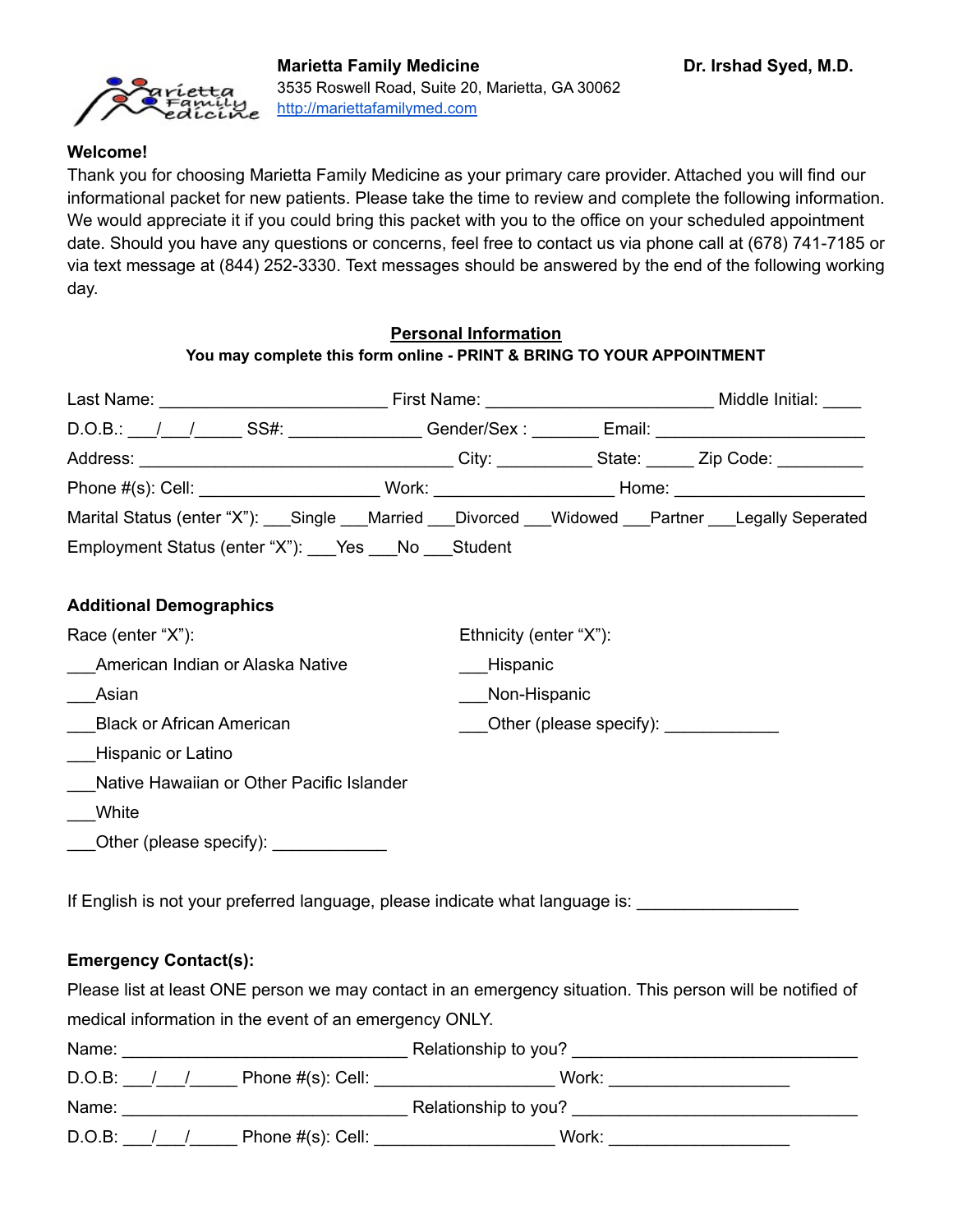

| $D.O.B.:$ / /                                                                     |  |  |
|-----------------------------------------------------------------------------------|--|--|
| <b>Preferred Pharmacy Information:</b>                                            |  |  |
|                                                                                   |  |  |
|                                                                                   |  |  |
| <b>Insurance Information:</b>                                                     |  |  |
|                                                                                   |  |  |
| Policy #: _________________________Group Number/Name: __________________________  |  |  |
|                                                                                   |  |  |
|                                                                                   |  |  |
|                                                                                   |  |  |
|                                                                                   |  |  |
|                                                                                   |  |  |
| SECONDARY Insurance Company Name (if applicable): _______________________________ |  |  |
| Policy #: __________________________Group Number/Name: __________________________ |  |  |
|                                                                                   |  |  |
|                                                                                   |  |  |
|                                                                                   |  |  |
| <b>Responsible Party/Guarantor Information</b>                                    |  |  |
|                                                                                   |  |  |
|                                                                                   |  |  |
| $D.O.B.:$ $1 - 1 - 2S.S.:$                                                        |  |  |
|                                                                                   |  |  |
|                                                                                   |  |  |
| Work Phone #:                                                                     |  |  |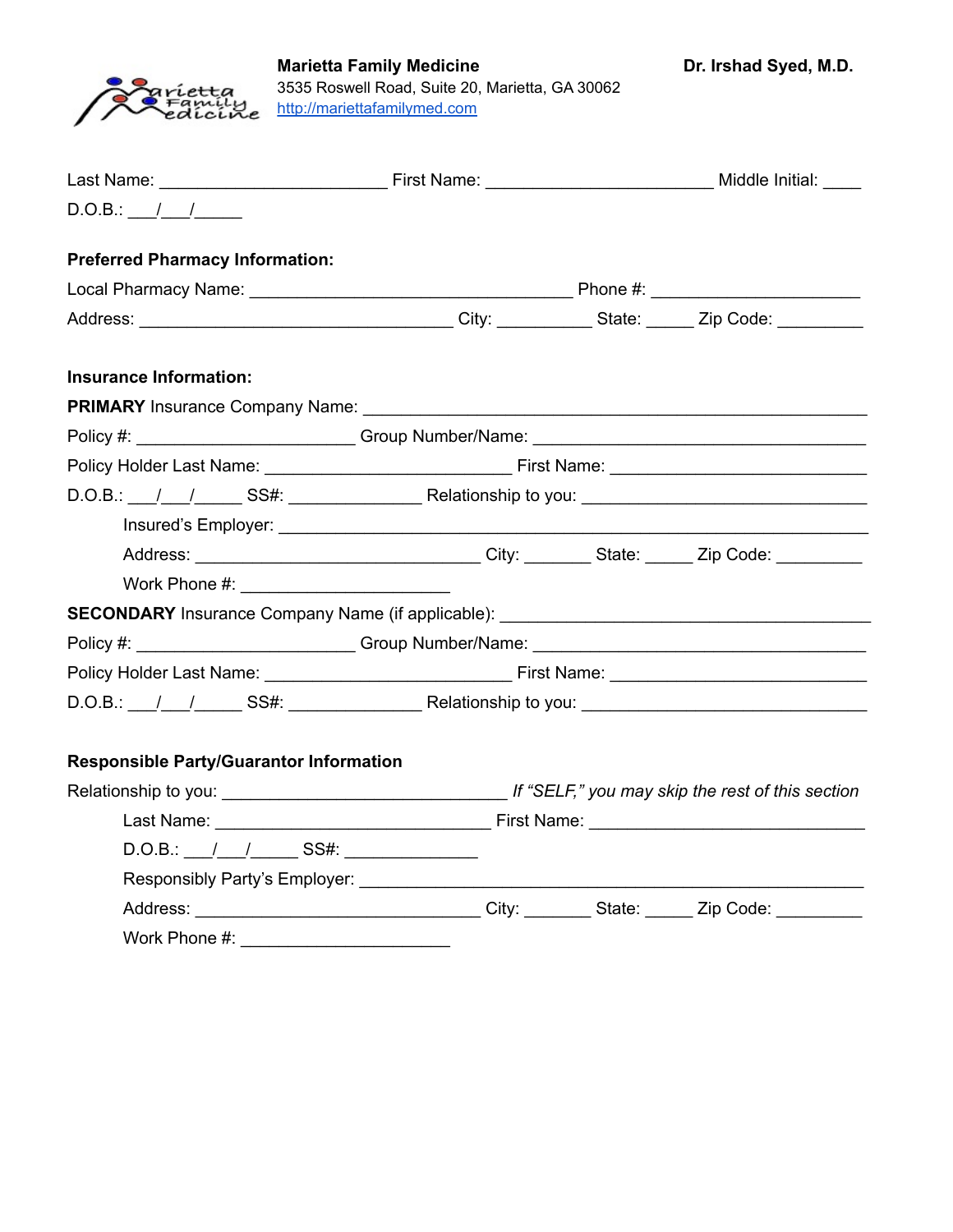

# **New Patient Medication Form**

| Last Name:  | First Name: | Middle Initial: |
|-------------|-------------|-----------------|
| D.O.B.<br>. |             |                 |

I consent to Marietta Family Medicine obtaining my medication history from other providers/pharmacies:

Patient or Parent/Guardian Signature: \_\_\_\_\_\_\_\_\_\_\_\_\_\_\_\_\_\_\_\_\_\_\_\_\_\_\_\_\_\_ Date: \_\_\_/\_\_\_/\_\_\_\_\_

## **PLEASE LIST ALL MEDICATIONS YOU ARE TAKING:**

| <b>Name of Prescription Medications</b> | Mg/Dose | How often is it taken? |
|-----------------------------------------|---------|------------------------|
|                                         |         |                        |
|                                         |         |                        |
|                                         |         |                        |
|                                         |         |                        |
|                                         |         |                        |
|                                         |         |                        |
|                                         |         |                        |
|                                         |         |                        |
|                                         |         |                        |
|                                         |         |                        |
|                                         |         |                        |
|                                         |         |                        |
|                                         |         |                        |

**Do you have any Allergies?** (enter "X") **\_\_\_Yes \_\_\_No If yes, please list all allergies below:**

| <b>Allergy</b> | <b>Symptoms</b> |
|----------------|-----------------|
|                |                 |
|                |                 |
|                |                 |
|                |                 |
|                |                 |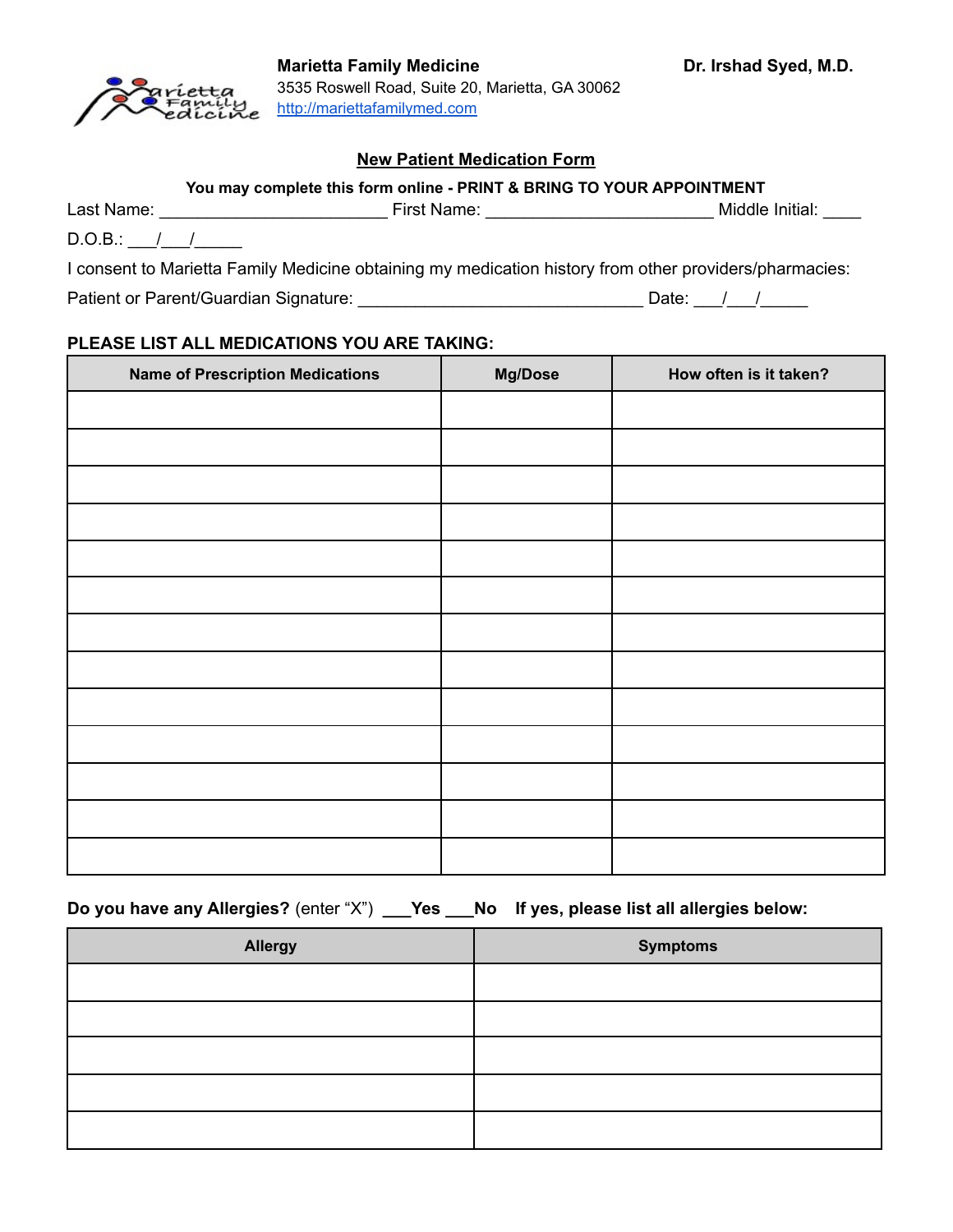

**You may complete this form online - PRINT & BRING TO YOUR APPOINTMENT**

Last Name: \_\_\_\_\_\_\_\_\_\_\_\_\_\_\_\_\_\_\_\_\_\_\_\_ First Name: \_\_\_\_\_\_\_\_\_\_\_\_\_\_\_\_\_\_\_\_\_\_\_\_ Middle Initial: \_\_\_\_

 $D.O.B.:$  / /

# **Have you had (or do you currently have) any of the following medical problems?** (enter "X")

| <b>High Blood Pressure</b> | <b>Cancer</b>                | Asthma           | <b>Glaucoma/Cataract</b>    |
|----------------------------|------------------------------|------------------|-----------------------------|
| <b>Diabetes</b>            | <b>Depression or Anxiety</b> | Headache         | <b>Dementia/Memory Loss</b> |
| <b>Heart Disease</b>       | Anemia                       | <b>COPD</b>      | <b>Seizures</b>             |
| <b>High Cholesterol</b>    | Stroke/TIA                   | Fibromyalgia     | <b>Positive HIV/AIDS</b>    |
| <b>Acid Reflux</b>         | Hepatitis-B/C                | Gout             | <b>STDs/STIs</b>            |
| <b>Thyroid Disease</b>     | DVT/PE                       | <b>Arthritis</b> | Other (please specify)      |

#### **PLEASE LIST PAST SURGERIES:**

| Year | Procedure(s) |
|------|--------------|
|      |              |
|      |              |
|      |              |
|      |              |
|      |              |

#### **PLEASE LIST ANY HOSPITALIZATIONS (OTHER THAN FOR PROCEDURES NOTED ABOVE):**

| Year | <b>Reason(s) for Hospitalization</b> |
|------|--------------------------------------|
|      |                                      |
|      |                                      |
|      |                                      |
|      |                                      |
|      |                                      |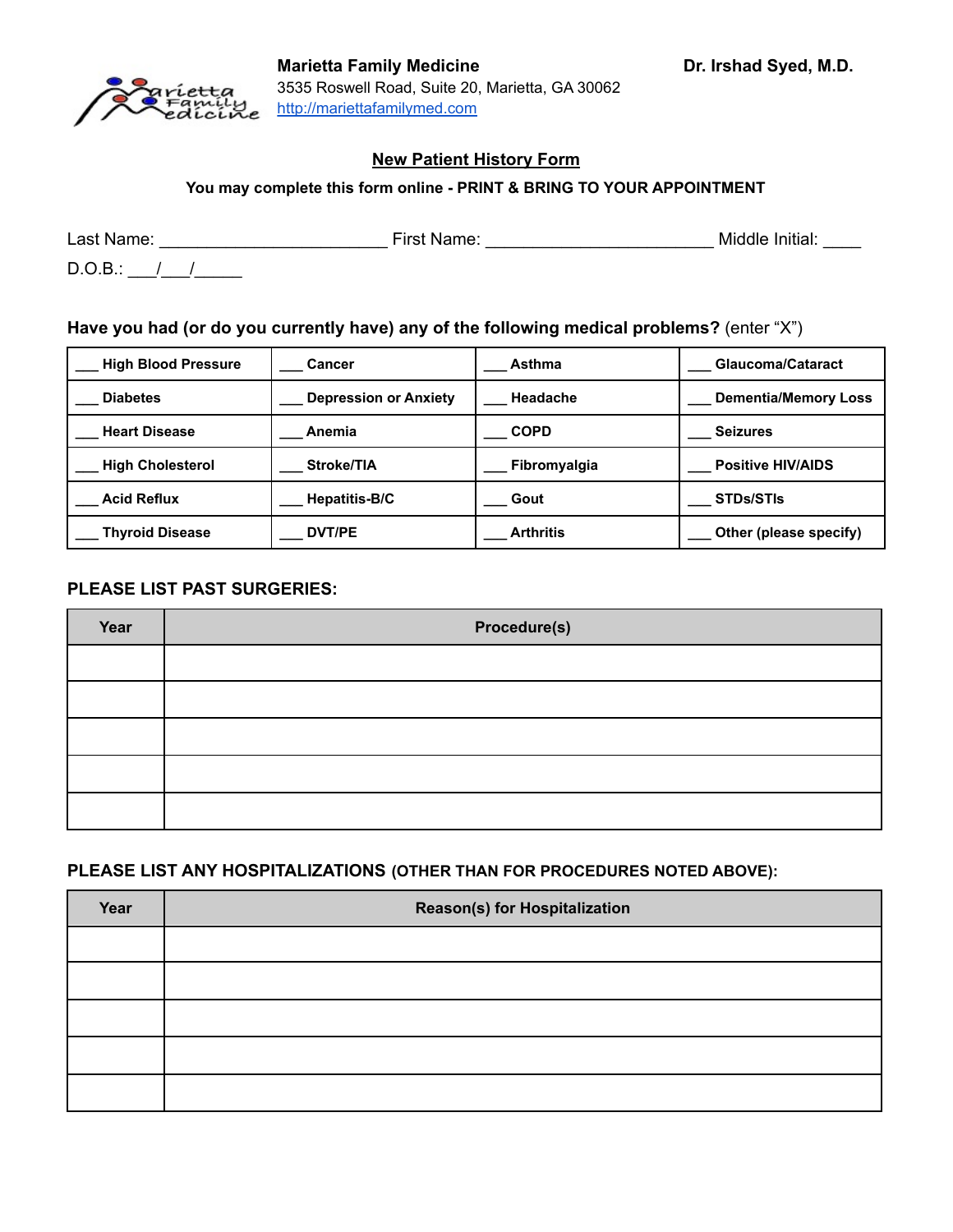

| Last Name: | First Name: | Middle Initial: |
|------------|-------------|-----------------|
| D.O.B.:    |             |                 |

## **Social History:**

| Do you currently smoke? (enter "X"): Yes No                         | Did you guit? If so, when? |
|---------------------------------------------------------------------|----------------------------|
| Do you use alcohol or drugs? (enter "X"): Nes Mo If yes, how often? |                            |

## **Family History:**

# **Do you have family history of any of the following?** (enter "X")

| High blood pressure : ___ Yes ___ No | If "Yes", who? $\frac{1}{\sqrt{1-\frac{1}{2}}}\$ |
|--------------------------------------|--------------------------------------------------|
| Heart Disease: Yes No                | If "Yes", $who?$                                 |
| Diabetes: Yes No                     | If "Yes", who? $\frac{1}{\sqrt{1-\frac{1}{2}}}\$ |
| Cancer: Yes No                       | If "Yes", who?                                   |
| Mental Illness: Yes No               | If "Yes", who?                                   |

#### **Preventative Care:**

|                  | <b>Most Recent Date</b> | <b>Doctor Who Treated You</b> |
|------------------|-------------------------|-------------------------------|
| Eye Exam         |                         |                               |
| Colonoscopy      |                         |                               |
| Mammogram        |                         |                               |
| <b>Pap Smear</b> |                         |                               |

## **Vaccinations:** (enter "X")

|                          | <b>Approximate Date</b> |
|--------------------------|-------------------------|
| Seasonal Influenza (Flu) |                         |
| COVID-19                 |                         |
| Pneumonia                |                         |
| <b>Shingles</b>          |                         |
| <b>Tetanus</b>           |                         |
| <b>Hepatitis A/B</b>     |                         |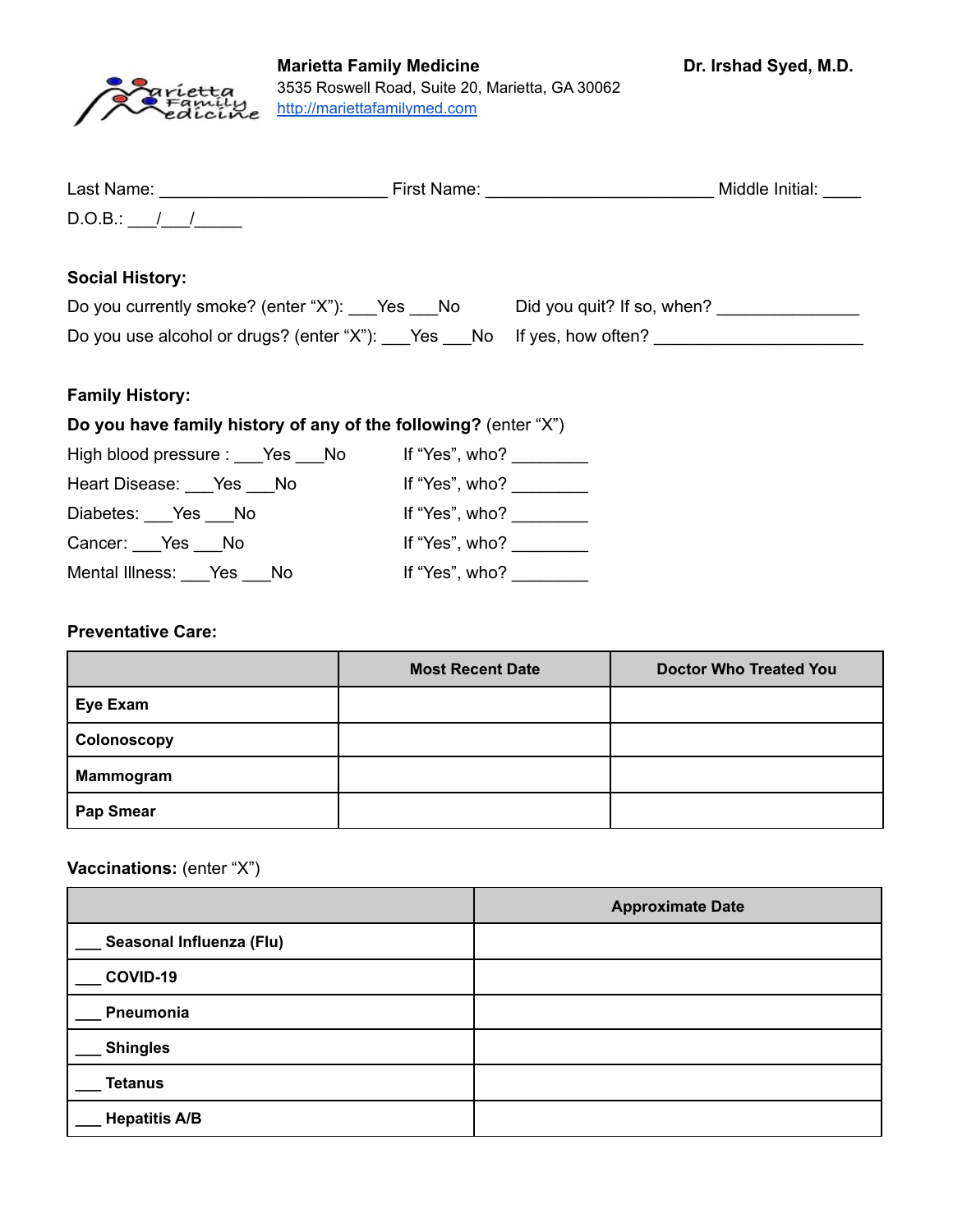

#### **Consent and Authorization for Treatment**

| Last Name: | First Name: | Middle Initial: |
|------------|-------------|-----------------|
| $D.O.B.$ : |             |                 |

#### **Consent for Treatment:**

Permission is hereby given for any medical/surgical procedures, x-rays, drug or laboratory test, medication or exam as may be deemed necessary by the physician, physician assistant, and/or nurse practitioner.

|  | Patient or Parent/Guardian Signature: |  | Date: |  |  |
|--|---------------------------------------|--|-------|--|--|
|--|---------------------------------------|--|-------|--|--|

## **Financial Responsibility:**

I understand that it is the responsibility of each patient to arrange for payment for medical services received in this office. I hereby authorize any insurance benefits to be paid directly to Marietta Family Medicine, and recognize my responsibility to pay for all non-covered services. I also authorize the release of any information necessary to process an insurance claim. Charges for all minors are the responsibility of the parent, guardian, or individual presenting the child for treatment.

| Patient or Parent/Guardian Signature: | Date: |  |
|---------------------------------------|-------|--|
|                                       |       |  |

#### **Consent to Obtain Medical Records:**

I hereby authorize Marietta Family Medicine to obtain medical records from any other physician or medical facility necessary in the course of any treatment

Patient or Parent/Guardian Signature: \_\_\_\_\_\_\_\_\_\_\_\_\_\_\_\_\_\_\_\_\_\_\_\_\_\_\_\_\_\_ Date: \_\_\_/\_\_\_/\_\_\_\_\_

#### **Release for Treatment of a Minor (if applicable):**

Except under certain legal exemptions, a parent or guardian signature is required for the treatment of a minor. I am the parent/guardian for \_\_\_\_\_\_\_\_\_\_\_\_\_\_\_\_\_\_\_\_\_\_\_\_\_\_\_\_\_\_, and give Marietta Family Medicine authorization to provide treatment.

| Parent/Guardian Signature:         | Date: . |  |
|------------------------------------|---------|--|
| Office or Other Witness Signature: | Date:   |  |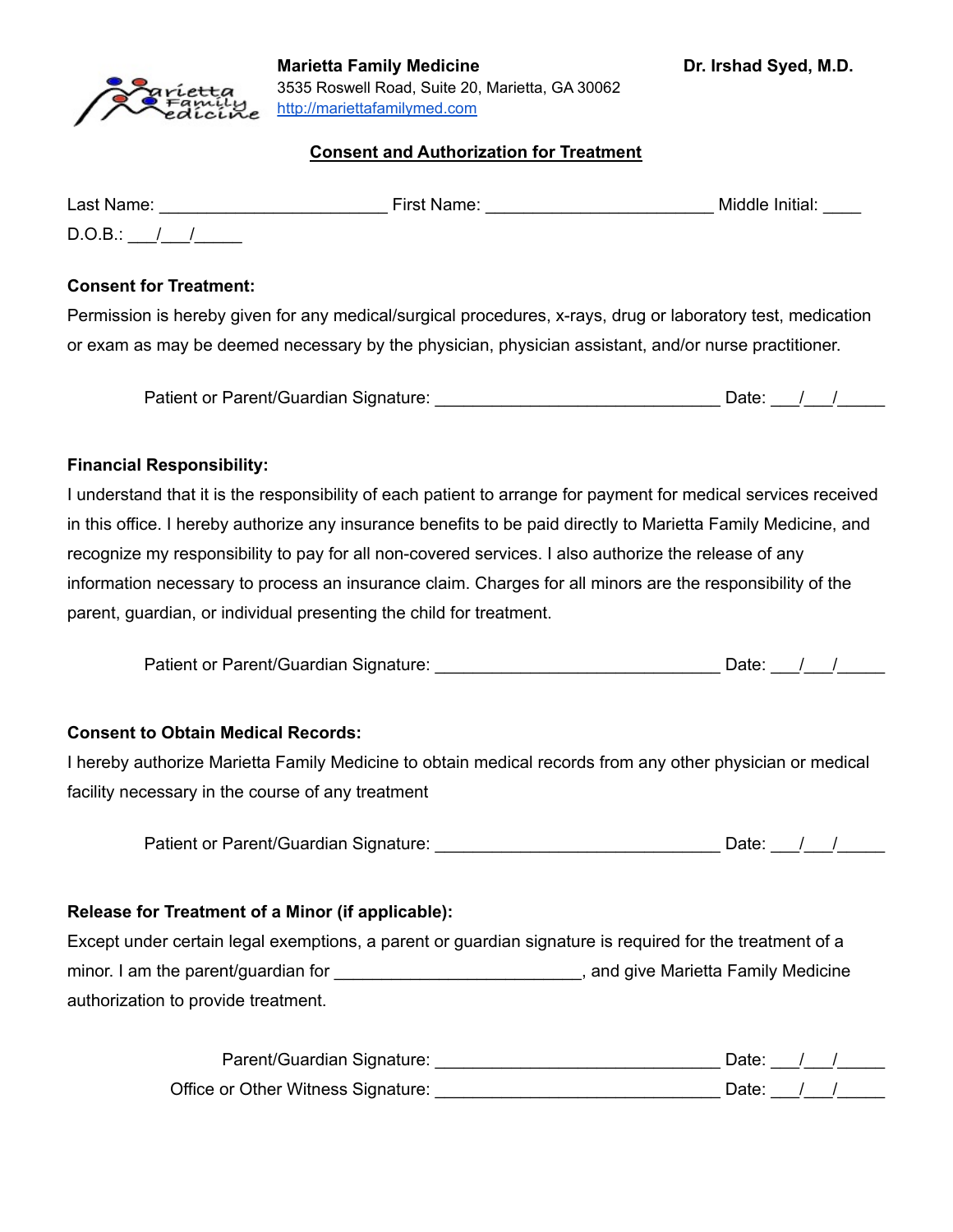

## **Policies and Procedures**

#### **Scheduling:**

Patients can request appointments through the patient portal available via the HEALOW App or online at <http://mariettafamilymed.com>. Alternatively, appointments can be scheduled by phone at (678) 741-7185, by text at (844) 252-3330, or by office.

It is the responsibility of the patient/guardian to give office staff any updated information changes including, but not limited to, insurance, pharmacy information, address, phone number, etc. Personal information may also be updated via the Patient Portal. Insurance card(s) should be brought to every visit. Insurance updates for primary care providers may need to be filed with insurance prior to appointments. Marietta Family Medicine CANNOT be held responsible for any fees incurred by a patient failing to give updated information.

We ask that all patients arrive 15 minutes before their scheduled time.

## **Payment:**

Payment will be requested at the time of visit for all services which are non-covered or determined to be the patient's responsibility, including copayments and deductibles. Patients WILL be billed for remaining balances not covered by their insurance. Accepted forms of payment are Visa, Master Card, Discover, or Cash.

#### **Medication Refills:**

Medications will NOT be refilled without required follow up visits. Depending on medical necessity, you may be required to follow up every 1-6 months as determined by your physician. It is the patient's responsibility to make follow up appointments prior to need of refills, and it is recommended that you make your follow-up appointment upon completing your current visit. If for any reason a refill is needed between follow-up visits, you should allow 48 hours for your pharmacy to receive your request. There are no exceptions to this policy. Please understand that this policy is for your safety and in your best interest.

#### **Cancellation Policy:**

We realize that patients may need to change their appointments; however, we require a notice 24 hours prior to your original appointment time so that we may offer that time to another patient. Failure to cancel without due notice, may result in a \$25.00 cancellation fee. This fee will not be submitted to insurance and it will be the patient's sole responsibility to cover this fee.

#### **After Hours:**

Visit the patient portal via the HEALOW App or online at <http://mariettafamilymed.com> for appointment scheduling and lab/test results. Other issues will be handled during routine office hours. If you have a life-threatening emergency, please call 911 or immediately go to the nearest emergency room.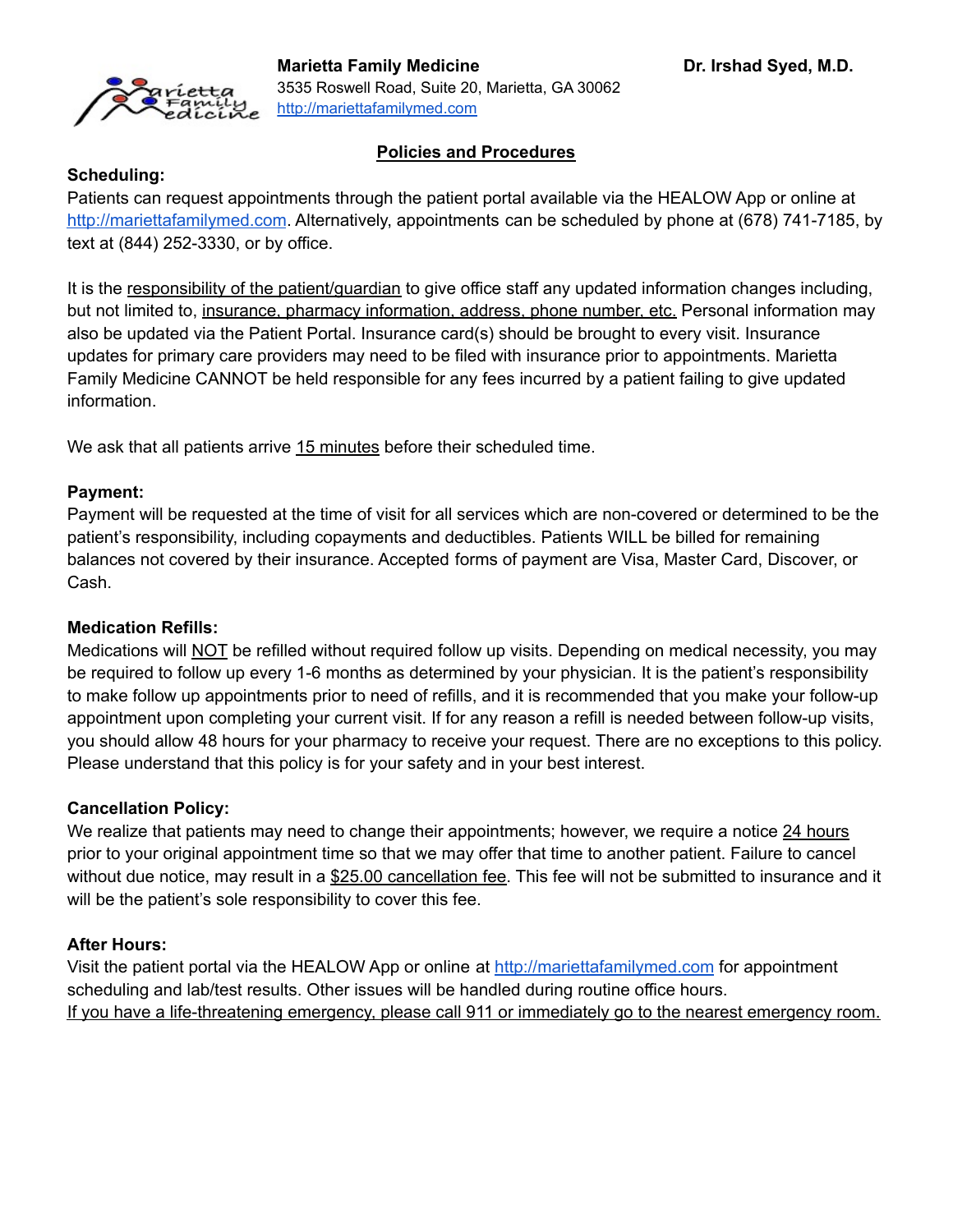#### **Notice of Privacy Practices**

#### **THIS NOTICE DESCRIBES HOW MEDICAL INFORMATION ABOUT YOU MAY BE USED AND DISCLOSED AND HOW YOU CAN ACCESS THIS INFORMATION. PLEASE REVIEW IT CAREFULLY.**

The Health Insurance Portability & Accountability Act of 1996 ("HIPAA") is a federal program that requires that all medical records and other individually identifiable health information used or disclosed by us in any form, whether electronically, on paper, or orally are kept confidential. This act gives you, the patient, significant new rights to understand and control how your health information is used. "HIPAA" provides penalties for covered entities that misuse personal health information.

As required by "HIPAA", we have prepared this explanation of how we are required to maintain the privacy of your health information and how we may use and disclose your health information.

We may use and disclose your medical records only for each of the following purposes: treatment, payment and health care operations:

**\* Treatment** means providing, coordinating, or managing health care and related services by one or more health care providers. An example of this would include a physical examination.

**\* Payment** means such activities as obtaining reimbursement for services, confirming coverage, billing or collection activities, and utilization review. An example of this would be sending a bill for your visit to your insurance company for payment.

**\* Health care operations** include the business aspects of running our practice, such as conducting quality assessment and improvement activities, auditing functions, cost-management analysis, and customer service. An example would be an internal quality assessment review.

We may also create and distribute de-identified health information by removing all references to individually identifiable information. We may contact you to provide appointment reminders or information about treatment alternatives or other health-related benefits and services that may be of interest to you. Any other uses and disclosures will be made with your written authorization. You may revoke such authorization in writing and we are required to honor and abide by that written request, except to the extent that we have already taken actions relying on your authorization.

You have the following rights with respect to your protected health information, which you can exercise by presenting a written request to the Privacy Officer:

- The right to request restrictions on certain issues and disclosures of protected health information, including those related to disclosures to family members, other relatives, close personal friends, or any other person identified by you. We are, however, not required to agree to a requested restriction. If we do agree to a restriction, we must abide by it unless you agree, in writing, to remove it.
- The right to reasonable requests to receive confidential communications of protected health information from us by alternative means or at alternative locations.
- The right to inspect and copy your protected health information.
- The right to amend your protected health information.
- The right to receive an accounting of disclosures of protected health information.
- The right to obtain a paper copy of this notice from us upon request, even if you have agreed to accept this alternatively i.e. electronically.

We are required by law to maintain the privacy of your protected health information and to provide you with notice of our legal duties and privacy practices with respect to protected health information. We are required to abide by the terms of the Notice of Privacy Practices currently in effect. We reserve the right to change the terms of our Notice of Privacy Practices and to make the new notice provisions effective for all protected health information that we maintain. We will post and you may request a written copy of a revised Notice of Privacy Practices from this office. You have recourse if you feel that your privacy protections have been violated.

You have the right to file a written complaint with our office, or with the Department of Health and Human Services, Office of Civil Rights, about violations of the provisions of this notice or the policies and procedures of our office. We will not retaliate against you for filing a complaint.

**Please contact us for more information:** Marietta Family Medicine 3535 Roswell Road, Suite 20 Marietta, GA 30062 Phone: (678) 741-7185 Text: (844) 252-3330

**For more information about HIPAA or to file a complaint:** The U.S. Department of Health & Human Services Office of Civil Rights 200 Independence Avenue, S.W. Phone: (202) 619-0257 Toll free: 1-800-1019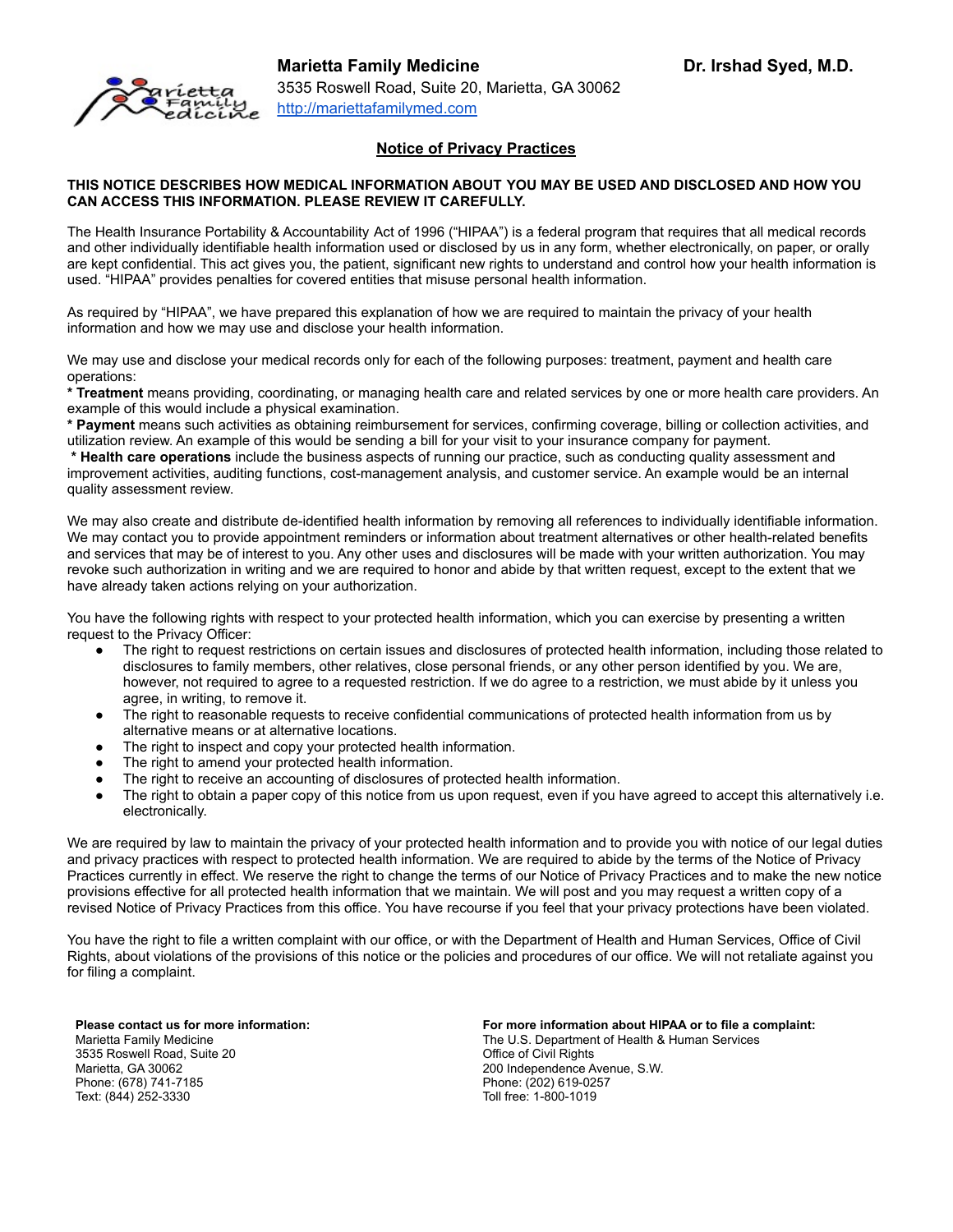#### **Acknowledgement of Receipt of "Notice of Privacy Practices"**

**You may complete this form online - PRINT & BRING TO YOUR APPOINTMENT to SIGN AT OUR OFFICE**

I, \_\_\_\_\_\_\_\_\_\_\_\_\_\_\_\_\_\_\_\_\_\_\_\_\_\_\_\_, D.O.B: \_\_\_/\_\_\_/ \_\_\_\_\_\_ acknowledge that I have received a copy of Marietta Family Medicine's "Notice of Privacy Practices" on the date set forth below. I grant permission to leave medical information in the specified manner and to the specified person(s) set forth below.

## **APPROVED PHONE NUMBERS FOR PERSONAL HEALTH COMMUNICATIONS (or opt out below)**

*You may leave PERSONAL MESSAGES INCLUDING LAB RESULTS on phone numbers below:*

Mobile: \_\_\_\_\_\_\_\_\_\_\_\_\_\_\_\_\_\_\_\_\_\_\_\_\_\_\_\_\_\_\_\_\_\_ Home: \_\_\_\_\_\_\_\_\_\_\_\_\_\_\_\_\_\_\_\_\_\_\_\_\_\_\_\_\_\_\_\_ Work: \_\_\_\_\_\_\_\_\_\_\_\_\_\_\_\_\_\_\_\_\_ *or opt out (enter "X")*: \_\_\_ *No personal health messages except appointment confirmations/changes*

## **DESIGNATED PEOPLE WE MAY SHARE YOUR MEDICAL & ACCOUNT INFO WITH (or opt out below)**

*You may share medical and account information with this/these designated individual(s) as follows:*

| Name:     |  |             | Relationship to you? |  |
|-----------|--|-------------|----------------------|--|
| $D.O.B$ : |  | Phone $#$ : |                      |  |
| Name:     |  |             | Relationship to you? |  |
| $D.O.B$ : |  | Phone #:    |                      |  |
|           |  |             |                      |  |

*or opt out (enter "X")*: \_\_\_ *Do not share information with anyone other than me.*

If you provide your email address to Marietta Family Medicine, your lab results will be available for you to review via the SECURE patient portal accessible online or with the HEALOW app. You should receive an email notification when results are available online.

Email Address: \_\_\_\_\_\_\_\_\_\_\_\_\_\_\_\_\_\_\_\_\_\_\_\_\_\_\_\_\_\_\_\_\_\_\_\_\_\_\_\_\_\_\_\_\_\_\_\_\_\_\_\_\_\_\_\_\_\_\_\_

# **STOP. PLEASE BRING WITH YOU TO SIGN IN PERSON AT OUR OFFICE.**

#### **Policies and Procedures:**

I have been provided the opportunity to read, or it has been read to me, the "Policies and Procedures" at Marietta Family Medicine. I have been provided with a copy of the "Policies and Procedures" at Marietta Family Medicine. I understand the "Policies and Procedures" at Marietta Family Medicine.

| Patient or Parent/Guardian Signature: | Date: |  |  |
|---------------------------------------|-------|--|--|
| Office or Other Witness Signature:    | Date: |  |  |

After any lab testing, if you do not hear from the office within two weeks, please contact our office.

| Patient or Parent/Guardian Signature: | Date: |  |  |
|---------------------------------------|-------|--|--|
| Office or Other Witness Signature:    | Date: |  |  |